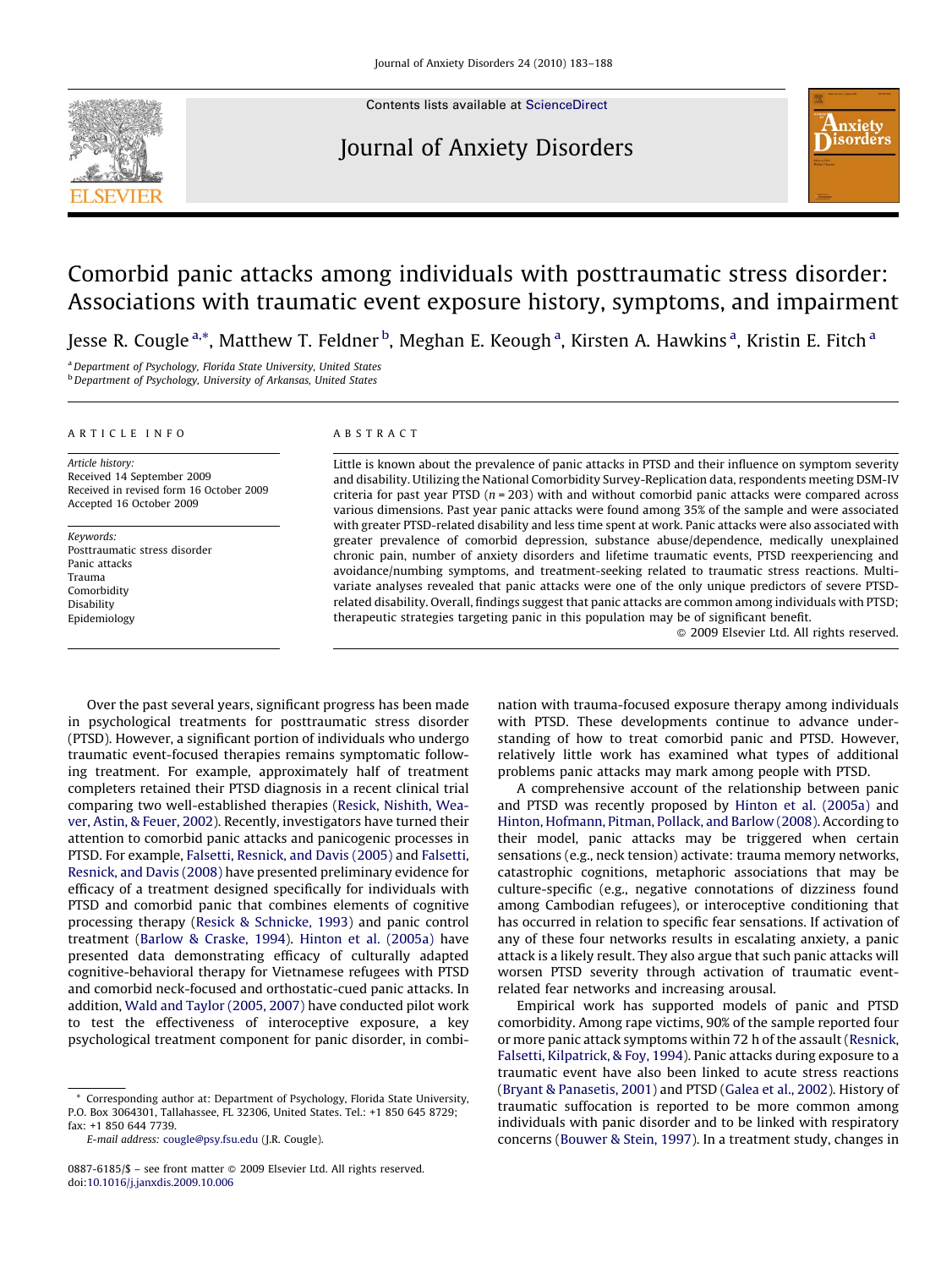panic attack symptom severity were found to partially mediate changes in PTSD symptoms ([Hinton et al., 2008](#page--1-0)). In addition, there are now several studies linking heightened anxiety sensitivity and fearful reactivity to bodily arousal, core features of panic disorder, to PTSD ([Fedoroff, Taylor, Asmundson, & Koch, 2000; Feldner,](#page--1-0) [Vujanovic, Gibson, & Zvolensky, 2008a; Feldner, Zvolensky,](#page--1-0) [Schmidt, & Smith, 2008b; Leen-Feldner, Feldner, Reardon, Babson,](#page--1-0) [& Dixon, 2008; Taylor, 2003; Taylor, Koch, & McNally, 1992\)](#page--1-0).

Studies also have examined prevalence of comorbid panic spectrum problems (including panic attacks and panic disorder) among individuals with PTSD. Nationally representative samples suggest lifetime prevalence of both panic attacks and panic disorder is elevated among people with compared to without PTSD. Specifically, panic disorder estimates range from 7.3% to 18.6% among men and 12.6–17.5% among women ([Feldner et al.,](#page--1-0) [2009; Kessler, Sonnega, Bromet, Hughes, & Nelson, 1995\)](#page--1-0). Estimates of lifetime prevalence of panic attacks suggest people with PTSD are significantly more likely to endorse a positive lifetime history of panic attacks, even after accounting for variance associated with sex, education level, socioeconomic status, race, and diagnoses of drug, alcohol, and nicotine dependence; approximately 53% of men and 62% of women with PTSD, compared to 23% of men and 28% of women without PTSD, endorsed a lifetime history of panic attacks ([Feldner et al., 2009\)](#page--1-0). In an investigation of 62 treatment-seeking crime victims (most of whom met criteria for PTSD), 69% reported current panic attacks ([Falsetti & Resnick, 1997\)](#page--1-0). No significant gender differences or differences in traumatic event history were found among those with versus without panic attacks, though these comparisons were likely underpowered. In a separate investigation of a community sample, researchers found that 18.2% of those with current PTSD reported panic attacks compared to 1.1% of those without current PTSD [\(Falsetti, Resnick, Dansky, Lydiard, & Kilpatrick, 1995\)](#page--1-0). Lastly, in a survey of treatment-seeking Cambodian refugees, 80% of those with current PTSD reported orthostatic panic attacks, while only 8% of those without PTSD reported such attacks ([Hinton, Pollack,](#page--1-0) [Pich, Fama, & Barlow, 2005b\)](#page--1-0).

Research suggests panic attacks could contribute significantly to symptom severity and disability among people with PTSD. In a large epidemiological study, panic attacks were associated with impairment in perceived physical and emotional health, greater health care utilization, psychoactive drug use, and occupational and financial functioning [\(Klerman, Weissman, Ouellette, Johnson,](#page--1-0) [& Greenwald, 1991\)](#page--1-0). Moreover, these associations were not accounted for by psychiatric comorbidity, including comorbid panic disorder. An additional study found that non-clinical panickers reported more family, work, and social disability than non-panickers ([Katon et al., 1995\)](#page--1-0). Such findings raise the possibility that comorbid panic could increase the substantial rates of comorbidity ([Kessler et al., 1995\)](#page--1-0) and severe impairment found among those with PTSD ([Rapaport, Clary, Fayyad, & Endicott,](#page--1-0) [2005\)](#page--1-0).

There remains surprisingly little research on the prevalence and consequences of panic attacks among individuals with PTSD. Such research would speak to the importance of panic attacks in this disorder and the potential utility of panic-focused strategies for improving treatment outcome. Data on treatment-seeking, in particular, may also help indicate likelihood of encountering individuals with PTSD with comorbid panic attacks in a clinical setting. Studies on this topic have been rather limited in scope and have been confined mostly to relatively small samples and populations from a narrow demographic. To our knowledge, no published research has compared individuals with PTSD with and without panic attacks in terms of symptom profiles, disability, or treatment-seeking. Accordingly, the goal of the current study was to examine prevalence of comorbid panic attacks among individuals with PTSD in the National Comorbidity Survey-Replication (NCS-R; [Kessler et al., 2004\)](#page--1-0), a large, nationally representative survey of adults living in the U.S. Individuals with PTSD with and without comorbid panic attacks were compared across various dimensions, including traumatic event history, disability, psychiatric comorbidity, chronic pain, and treatment-seeking. It was hypothesized that presence of comorbid panic attacks would be associated with greater symptom severity and disability among individuals with PTSD. In addition, given that previous research found no differences in trauma history between trauma victims with and without panic ([Falsetti & Resnick, 1997](#page--1-0)), comparisons of trauma histories between these groups were considered exploratory in nature.

#### 1. Method

#### 1.1. Sample

The NCS-R is composed of a representative sample of Englishspeaking adults from the contiguous United States. Participants were interviewed in-person at their place of residence between February 2001 and April 2003. A detailed description of the methodology, weighting, and sampling procedures used in the NCS-R has been provided by [Kessler, Berglund, Demler, Jin, and](#page--1-0) [Walters \(2005\).](#page--1-0)

All respondents completed Part I of the interview  $(N = 9282)$ which contained a section covering each of the core mental health disorders. Part II included sections on disorders of secondary importance as well as risk factors, consequences, services, and other correlates of mental health disorders. In an effort to reduce respondent burden, Part II was completed only by those who met criteria for a lifetime core diagnosis as well as a probability subsample of those who did not meet criteria. The current investigation was based on data from a subsample of individuals  $(N = 5692)$  who reported psychiatric history. Specifically, participants from Part II of the NCS-R were included as only the subset of participants who completed this part of the survey completed measures of PTSD. The sample was 53% female with an average age of 45.01 (SD = 17.9). The racial and ethnic representation of the study participants was 72.8% Caucasian, 11.7% African-American, 11.1% Hispanic, and 4.4% from other ethnicities.

### 1.2. Procedure

Based on the 2000 U.S. Census, a stratified, multistage probability sample was created. Respondents received a letter describing the survey and their potential participation several days before in-person contact was made. Interviews were conducted face-to-face by professional interviewers who had obtained extensive training and were closely supervised by the Institute for Social Research. Consent procedures were approved by the Human Subject Research Committees at Harvard Medical School and the University of Michigan. Respondents received \$50 for completing the interview. The overall response rate was 70.9%. Part I was weighted to adjust for discrepancies between the sample and the U.S. Census in terms of geographic and sociodemographic variables. Additional weighting of Part II was conducted to adjust for differential probability of selection from Part I ([Kessler et al.,](#page--1-0) [2004\)](#page--1-0).

#### 1.3. Measures

#### 1.3.1. Demographic

The interview included an extensive demographic section that assessed sex, age, education, marital status, and other demographic variables.